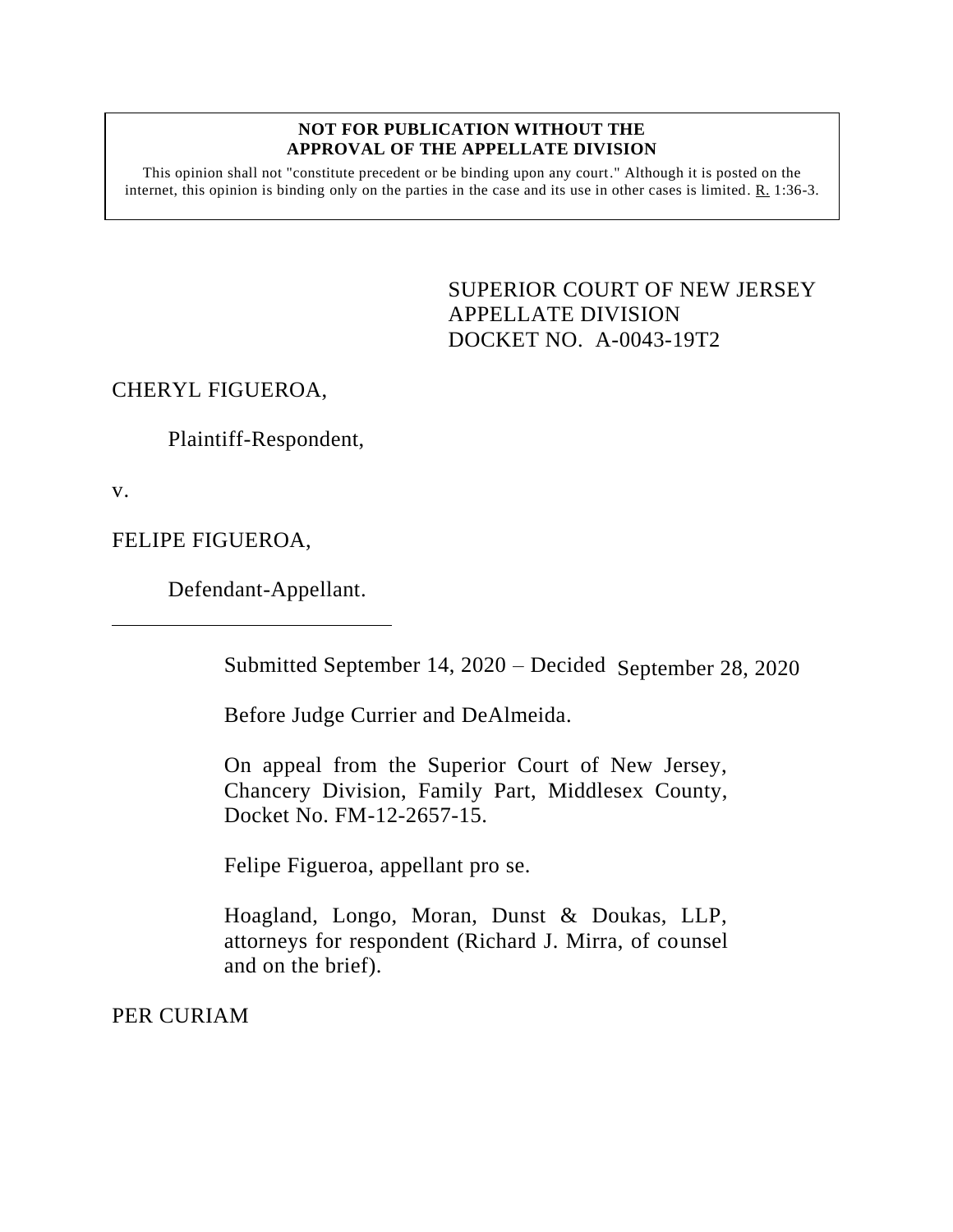In this matrimonial action, defendant Felipe Figueroa appeals from the June 21, 2019 order denying modification of the parties' Marital Settlement Agreement (MSA). We affirm.

The parties were divorced in July 2015. The Judgment of Divorce entered on that date incorporated a comprehensive, sixteen-page, signed and notarized MSA. Defendant did not appear in court on the date of the hearing.

In April 2019, defendant moved to modify twenty-three provisions of the MSA. In a supporting certification, defendant stated he was unrepresented by counsel during the matrimonial proceedings and he did not read the MSA before he signed it. In addition, defendant stated there were "significant changes of circumstances" that required the modification. However, his only assertion of a change in circumstances was that the parties' two children were almost four years older than they were at the time of the divorce.

The Family Part judge denied defendant's application in a June 21, 2019 order. The judge stated:

> Defendant's current [m]otion alleges that he was deceived during the divorce proceedings and otherwise did not understand what he was signing. However, [d]efendant offers no proof of same. Defendant seeks to modify the [MSA] by essentially rewriting it. Defendant argues that the aging of the children is a substantial change in circumstances that justifies a modification of the property settlement agreement.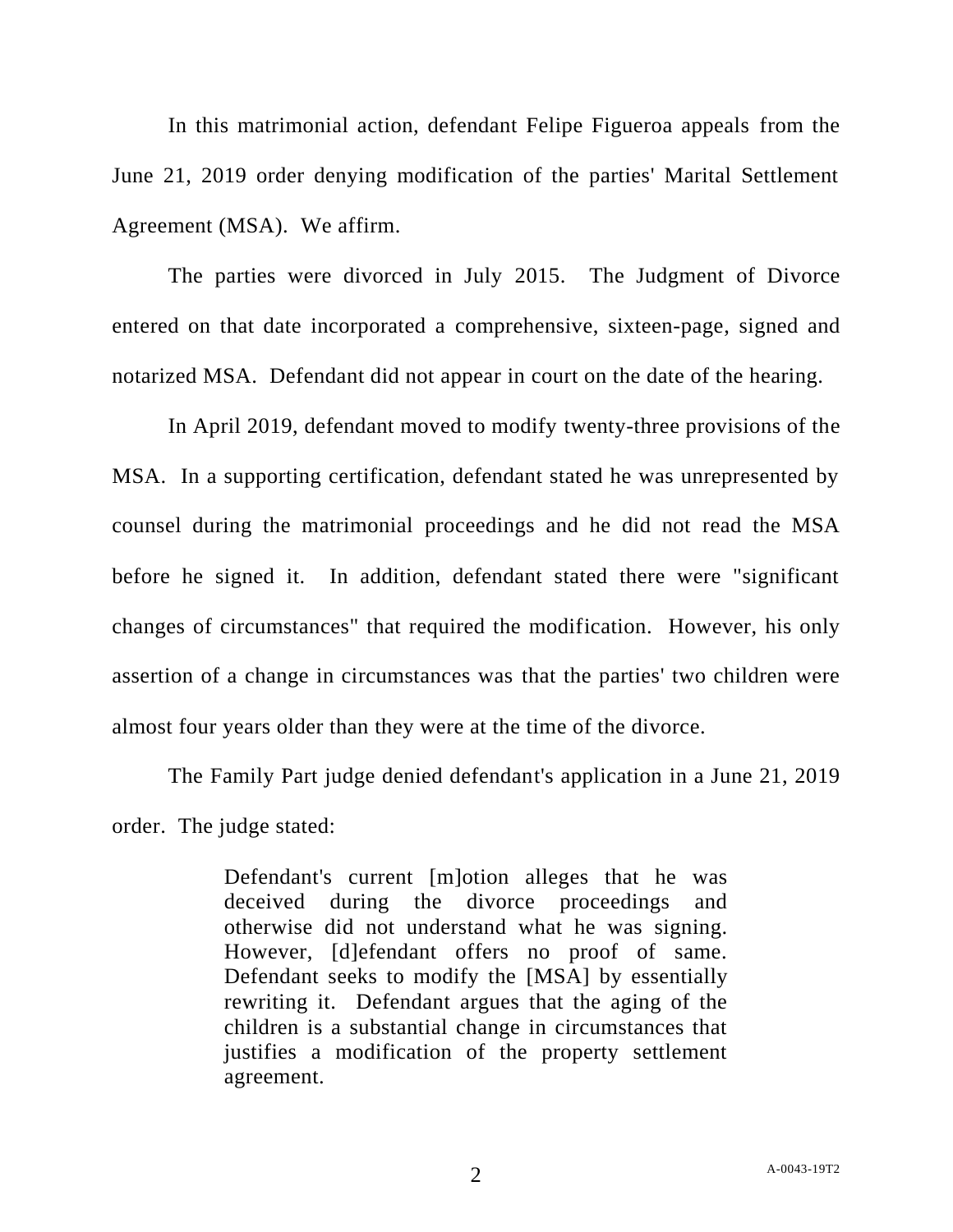The judge found defendant failed to demonstrate a change of circumstance as required under Lepis v. Lepis<sup>1</sup> and denied the motion.

On appeal, defendant asserts his motion before the trial court was "to modify custody and have other adjustments made accordingly." However, in support of this contention, he includes ten pages of "facts" in which he describes events that took place during the marriage and after the divorce that he believes require a revision of essentially every term of the MSA. As defendant only presents the issue of a change in custody before this court, we need not address any other terms of the MSA.

We are satisfied defendant has not met the procedural guidelines established in Lepis to modify the parties' consensual agreement regarding custody. Under Lepis, a party seeking modification must present evidence to demonstrate a prima facie case of changed circumstances. 83 N.J. at 157. As our court has stated, "not any change in circumstance will suffice; rather, the changed circumstances must be such 'as would warrant relief' from the provisions involved." Slawinski v. Nicholas, 448 N.J. Super. 25, 35 (App. Div. 2016) (quoting Lepis, 83 N.J. at 157).

Defendant has not presented any change in circumstances to satisfy the first Lepis prong. Asserting the children are four years older than when the

<sup>1</sup> 83 N.J. 139, 157 (1980).